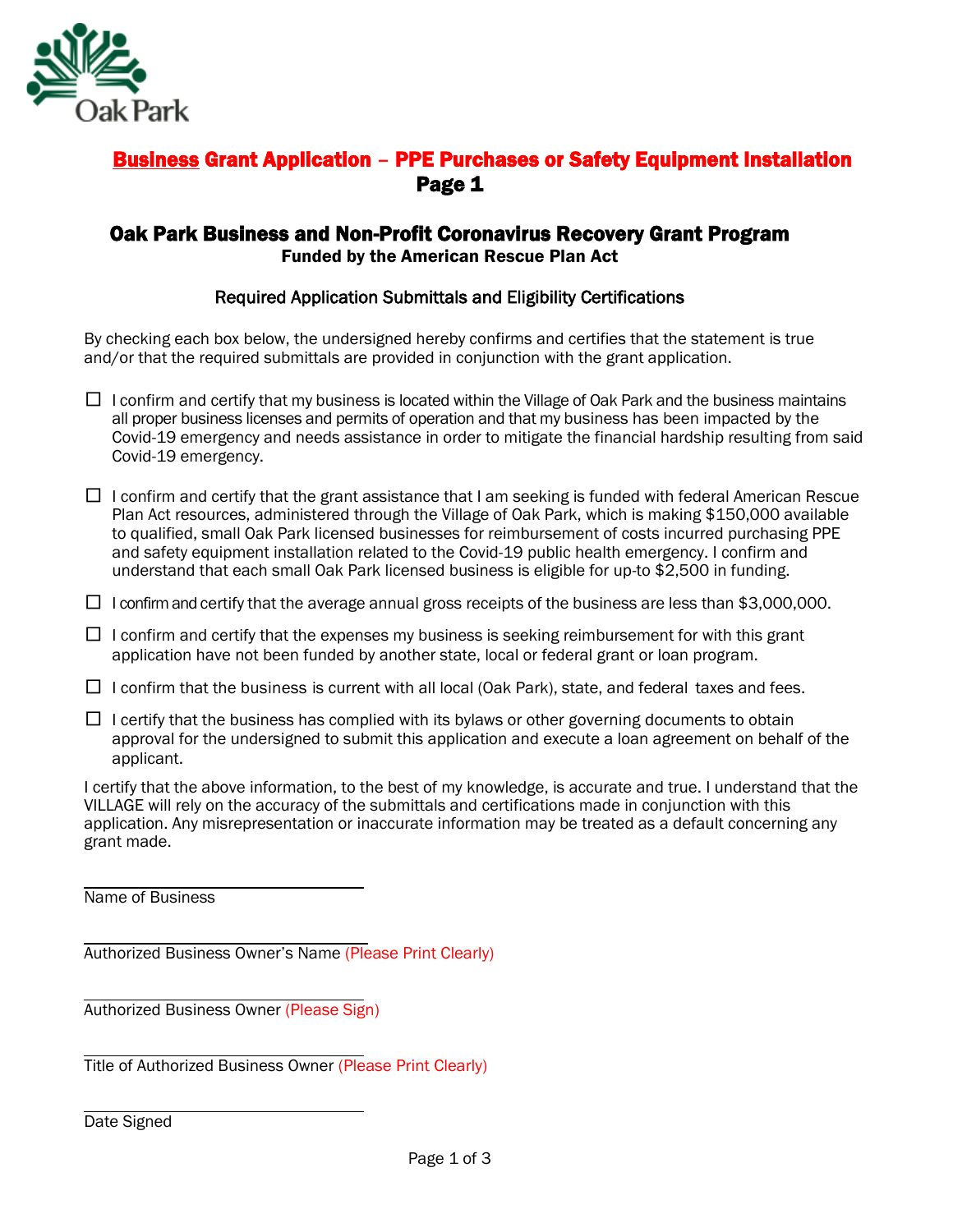

### Business Grant Application – PPE Purchases or Safety Equipment Installation Page 2

#### The Village will begin to accept grant program applications on Monday, September 27, 2021.

| Business Organization Type (Please Check One): ___Sole Proprietor ___Partnership ___Corporation ___LLC |
|--------------------------------------------------------------------------------------------------------|
|                                                                                                        |
|                                                                                                        |
|                                                                                                        |
|                                                                                                        |
|                                                                                                        |

### Grant Application Submission Instructions

Completed application forms and all attachments should be scanned and emailed to [business@oak-park.us](mailto:business@oak-park.us) or can be mailed to: Village of Oak Park, Attention - Development Customer Services Department, 123 Madison Street, Oak Park, IL 60302. If you have any questions about the application requirements or have any issues with submitting any of the required documents, please email **business@oak-park.us**.

The Village of Oak Park does not discriminate in its programs and activities on the basis of age, color, gender expression/identity, genetic information, marital status, national origin, physical or mental disability, pregnancy, race, religion, sex, sexual orientation or veteran status as applicable.